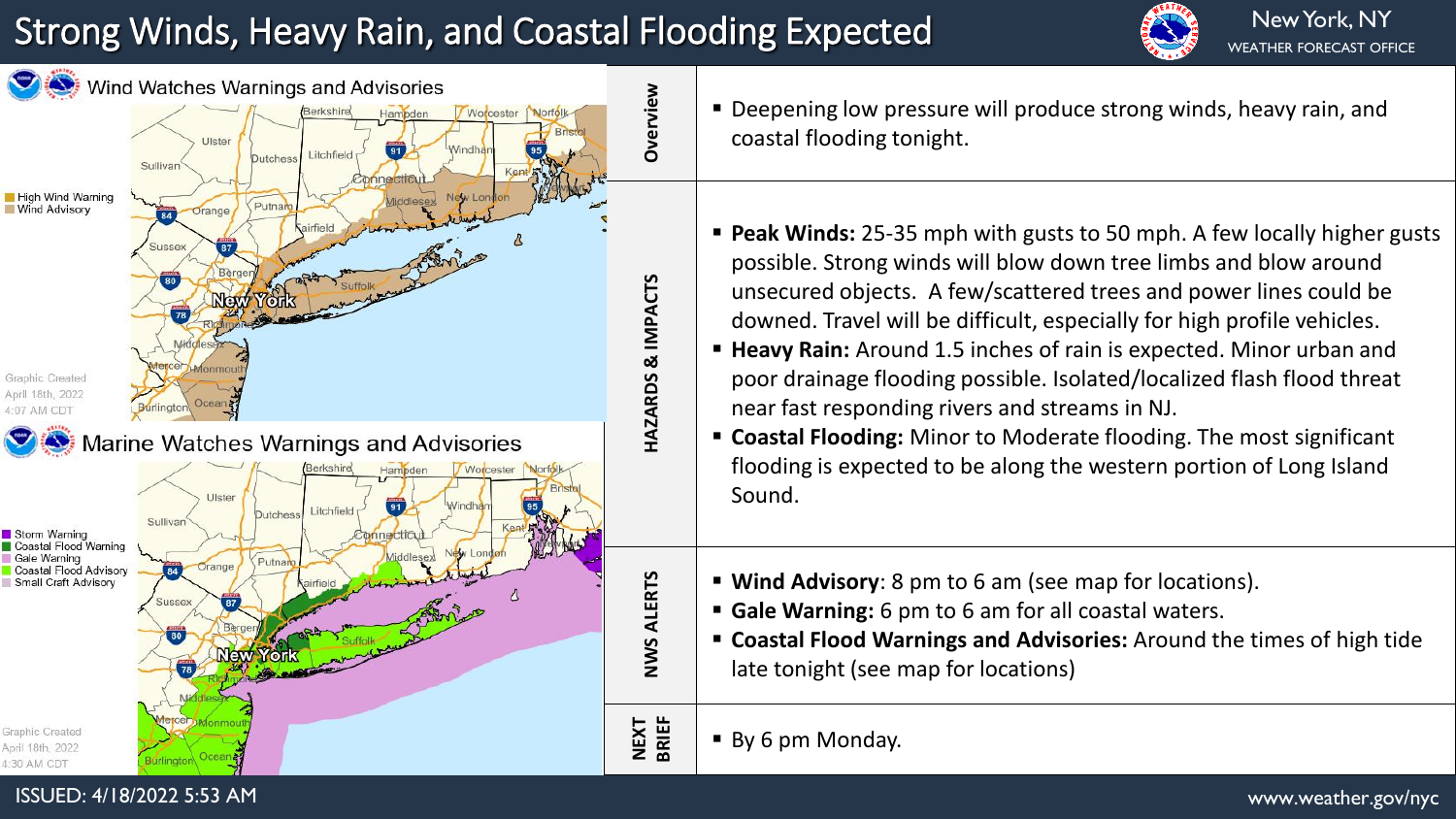

170 140 120 Nouvrich Waterbury Maritian Haddam 100 ଛ Middletown **Carmel**  $50$  $\S$ 80  $55$  $36$ penbury **New London** 70  $50$ Christmas New Haven 60 **New City**<br>BB 50 West Millord **Bridgeport** Speed (MPH) **White Plains** Monteuk<br>AB **BB**  $-457$ 45 40 40 **Burdance** 35 E8 Westhampton 30 **Islip** 48 Farmingdale 46 25 40 **Newerk** 46 **JEK** 20 <u>්වල</u> 26 15 10 5 l n Follow Us: FIVE **National Weather Service New York NY** 04/18/2022 05:28 AM EDT weather.gov/nyc

**Wind Gusts** Valid: 04/18/2022 08:00 PM - 04/19/2022 06:00 AM EDT